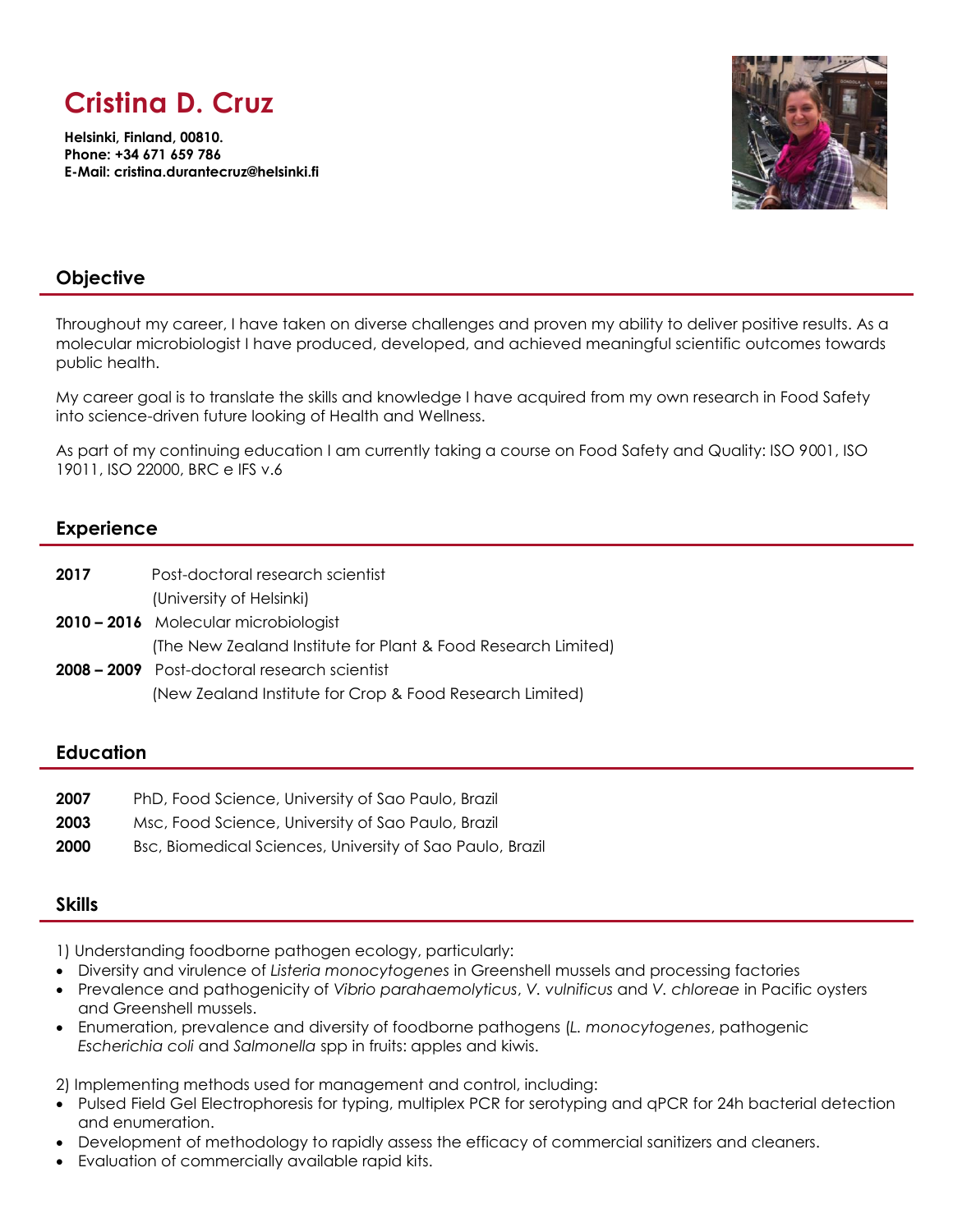

- Application of high-pressure processing, heat, natural antimicrobial compounds, and freezing to improve food safety.
- 3) Managing a physical containment class II facility:
- Increase capability of laboratory with purchase of equipment.
- Collaborate with preparation for external government inspections.
- Assure smooth work and manage of technical staff.
- Technical training of personnel.
- Review reports and publications derived from project.

4) Supervising and elaborating projects for undergraduate and postgraduate students:

- $\bullet$  PhD:
- o Identification and understanding the roles of biofilm formation-related genes in *Listeria monocytogenes*.
- o A study of natural lytic *Listeria* phages with decontaminating properties for use in seafood processing plant.

5) Contribution on writing multi-objective project of successful funding proposal:

- Seafood Safety (€250 for 7 years).
- Understanding *Listeria* persistence in seafood premises (€50 for 1 year).
- UV and heat treatment on Food Safety of fresh produces  $(\epsilon 100$  for 5 years).

#### **Languages**

- **>** Portuguese: Native
- English: Fluent (IELTS 8.0)
- Spanish: Intermediate (DELE B2)
- French: Beginner (DELF B1)

## **Achievements**

#### **Industry impact**

We have provided new insights on ecology and prevalence of *Listeria monocytogenes*: identification of contamination routes and patterns in 3 major seafood processing lines in New Zealand. We have advised, discussed and suggested ways on how to minimize risk and consequent financial loss. The integration between my research knowledge and industry experience has led to a reduction in processing environment contamination and consequent decrease in rejected products.

Our research also showed that monitoring of pathogenic *Vibrio* sp and seawater temperature is needed for those producers who harvest and export oysters over the summer season in New Zealand. I was involved in the discussions with government members and oyster industry representatives to contribute towards final decisions of the monitoring program, as well as on a possible continuous research on post-harvest methods that could be used by the industry.

For the fresh produce sector, we provided evidence that soil and water are possible sources of contamination as well as bags and gloves used for picking fruits. We also informed the industry about possible mitigation steps to be taken: e.g. cold storage may reduce the incidence of *Listeria* and *E. coli* in fruit and finishing sprays (current in use by industry for quality purposes) may be able to reduce the incidence of *L. monocytogenes*.